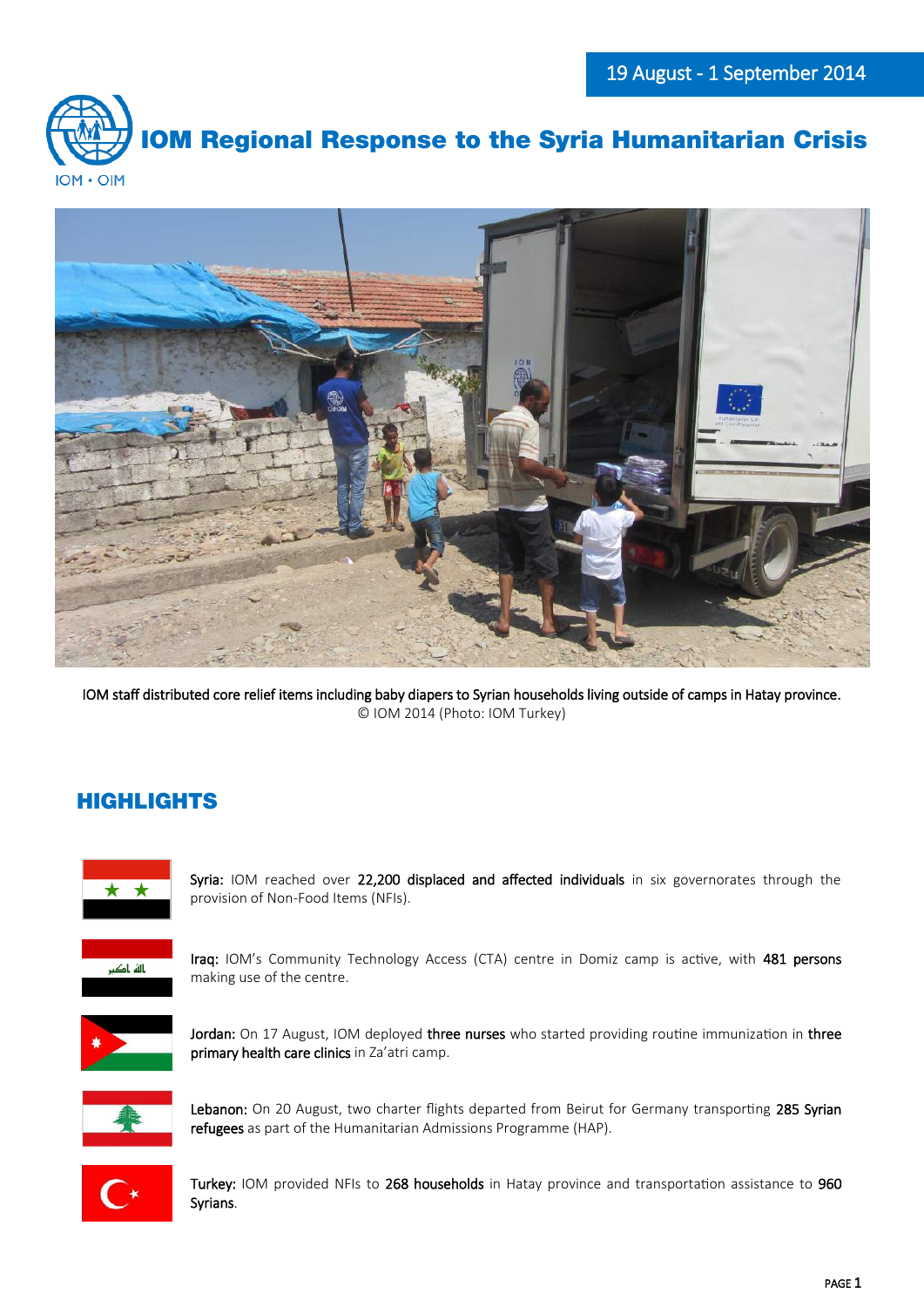

Mental Health and Psychosocial Support (MHPSS): Between 19 August and 1 September, one supervision session for 45 SOS caregivers, and one on-the-job training (OJT) for three specialists were conducted in the SOS village in Damascus. This is part of the OJT series to equip SOS caregivers and specialists to deal with children and youth under their responsibilities in day-to-day issues.



Since the beginning of the psychosocial programme, IOM has trained 1,286 professionals and community workers in MHPSS. In particular, 177 shelter managers were trained in how to incorporate MHPSS considerations into the daily running of shelters for displaced persons, and 27 artists and psychosocial professionals received training in art-based interventions. Furthermore, 15 professionals attended ToT for frontline

workers, who then trained 919 front-line workers on supportive communication and psychological first aid. 100 community workers and volunteers have been trained on non-violent communication and 48 SOS caregivers on psychosocial support to children in emergency and displacement. Since June 2013, the project has reached over 219,600 indirect beneficiaries.

Additionally, 29 Syrian and six Lebanese professionals are benefiting from the Master Program in Psychosocial Support and Dialogue that IOM is organizing with the Lebanese University in Lebanon since 7 March 2014.

Capacity Building Training for Local NGOs (LNGOs): From 23 to 26 August, IOM conducted the second capacity building training in Lattakia on Project Cycle Management during Emergencies, targeting NGOs from As-Suwayda, Dar'a, Quneitra and Rural Damascus. A total of 46 participants attended from LNGOs (29), the Ministry of Social Affairs (9), International NGOs (5), UN agencies (2), and IOM (1).

Since the beginning of the crisis, IOM has trained a total of 78 LNGOs in humanitarian assistance.

Non-Food Item (NFI) Distribution: During the reporting period, IOM in cooperation with seven NGOs, distributed 24,592 NFI kits to 22,223 internally displaced persons (IDPs) living in Aleppo, As-Suwayda, Damascus, Hama, Homs and Idleb; 12% of the distribution was in cross line areas, 88% was in host communities. The NFI kits contained blankets, mattresses, plastic mats, adult diapers, undergarment kits, house cleaning kits, hygiene kits, rechargeable lights and mosquito nets.

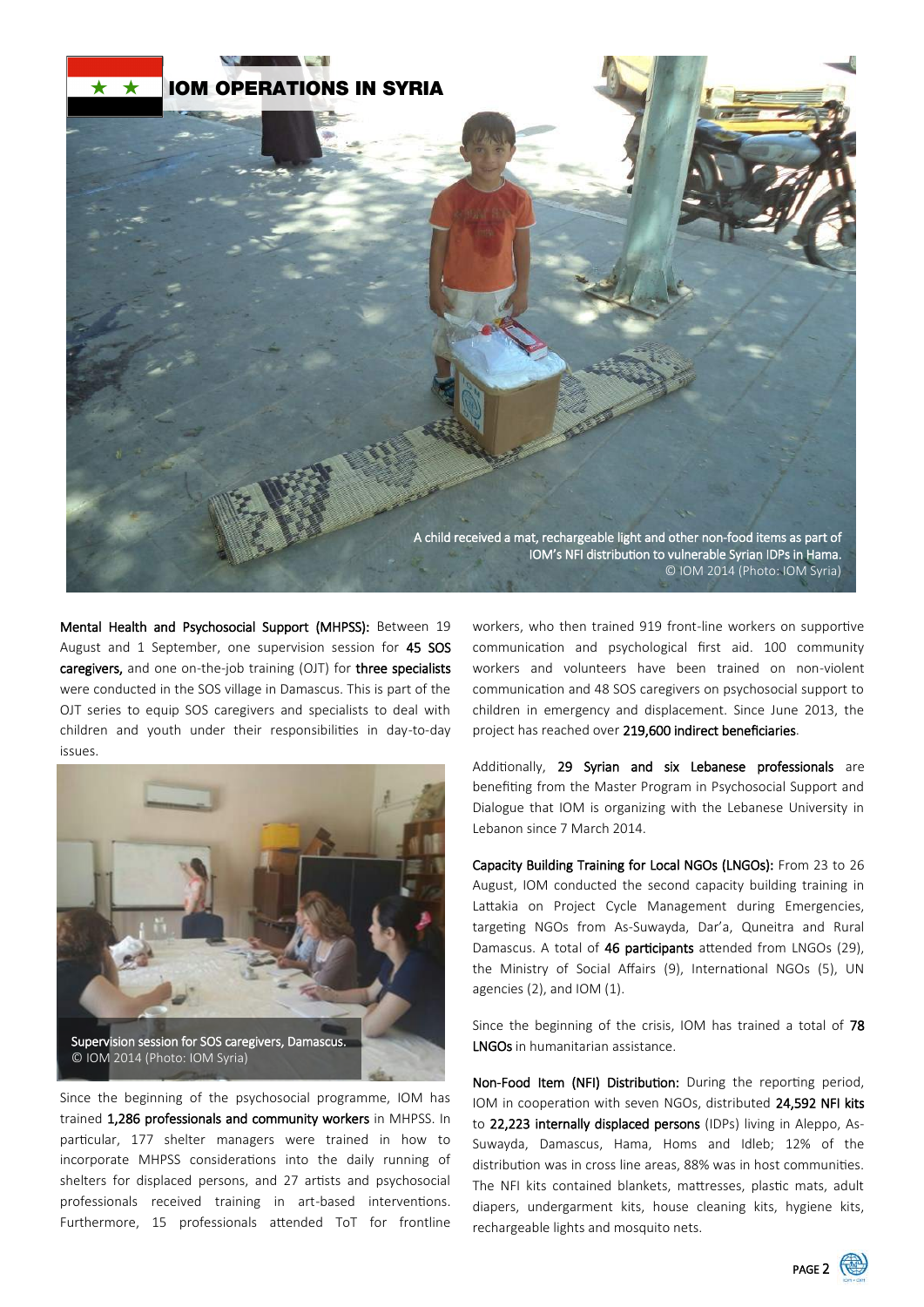#### IOM SYRIA OPERATIONS cont.

Since the beginning of the crisis, IOM has assisted a total of 1,811,992 IDPs in 14 governorates in Syria. IOM has provided 721,722 NFI kits including quilts, mattresses, hygiene kits, house cleaning kits, kitchen sets, disability kits, jerry cans, plastic mats, rechargeable lights, diapers, undergarments, winterisation items and mosquito nets.

Emergency Shelter Intervention: During the reporting period, IOM distributed 415 shelter kits in Rural Damascus (265) and Deir ez-Zor (150) reaching 415 households (2,797 IDPs). Additionally, from 23 to 26 August, IOM started shelter upgrade works in unfinished buildings in Homs and Rural Damascus, targeting 106 IDPs living in 35 rooms/living spaces. The shelter upgrade works include tools and materials that are designed to improve the weather proofing of the unfinished buildings and to provide IDPs with increased privacy.

Furthermore, on 20 August, IOM completed shelter repair works in one collective shelter in Damascus hosting 40 households (200 IDPs).

Since the beginning of the crisis, 891 collective shelters have been identified. 174 shelters have been assessed and 107 of them have been repaired and rehabilitated. In total, 8,230 households (40,998 IDPs) in six governorates have benefitted from this intervention. Furthermore, IOM has provided shelter upgrade works in 584 living spaces/rooms in unfinished buildings reaching 474 households (2,300 IDPs), as well as distributed 3,030 shelter kits to 3,030 households (17,282 IDPs)

Assistance for Refugees Accepted for Resettlement from Syria: During the reporting period, IOM provided 112 refugees (57 females and 55 males, including 26 children) of Iraqi, Palestinian and Syrian origins with assistance to resettle in Canada (51), Australia (36), the United States of America (13), Denmark (9) and Norway (3).

Since the beginning of the crisis, IOM has provided resettlement assistance to 18,259 refugees to resettle in 17 countries.

Health Assistance: During the reporting period, IOM distributed wheelchairs to nine vulnerable IDPs from Al-Hassakeh (8) and As-Suwayda (1). Since the beginning of the crisis, 21,971 individuals including 1,417 people with disabilities have been reached through IOM's Health programme.



## IOM OPERATIONS IN IRAQ

Livelihood Assistance: In Kawergosik, Darashakran, Basirma, Qushtabah camps, new vocational training courses for refugees were announced during the reporting period and registration for those interested took place. Courses offered include: computer skills (intermediate level), English (intermediate level), tailoring, hairdressing, barber, sweets making, plumbing, and welding. On 17 August, 20 refugees began participating in training courses in Qushtabah camp; 10 female beneficiaries registered for the tailoring course and 10 male beneficiaries registered for the welding course.

IOM's Community Technology Access (CTA) centre in Domiz camp is active, with 481 persons (302 males and 179 females) making use of the centre. Space for a CTA centre in Basirma camp has been identified and preparations are underway for the setup. In Kawergosik camp, two caravans for the CTA (one for males and one for females) have been installed. IOM is currently in the process of completing necessary work for connecting Internet service.



### IOM OPERATIONS IN JORDAN

Routine Immunization: On 17 August, IOM deployed three nurses to support routine immunizations in three primary health care clinics in Za'atri camp: Qatari clinic, Saudi clinic, and Syrian clinic. IOM is providing immunization against Bacillus Calmette–Guérin (BCG), Inactivated Polio Vaccine (IPV), Haemophilus Influenzae type B vaccine (HIB), Hepatitis B vaccine (HBV), measles, Oral Polio Vaccine (OPV), and Diphtheria, Pertussis (whooping cough), and Tetanus (DPT) for children (one to 18 months) and Tetanus Toxoid immunization (TT) for women, according to the National Immunization Schedule and following the Ministry of Health's (MOH) protocol. Additionally, ten community health workers conducted awareness-raising campaigns on the importance of the routine immunization and the locations of the immunization services in the camps in order to increase the routine immunization coverage inside the camp.

During the reporting period, IOM's nurses immunized 377 children, and 535 women against tetanus.

In addition to routine immunization, IOM is also providing transportation support to and from Za'atri camp for MoH staff who work in the Qatari clinic, UNFPA clinic/ JHAS clinic and MDM.

**Emergency Transportation of Refugees:** During the reporting period, IOM provided 2,816 Syrian refugees (1,471 female and

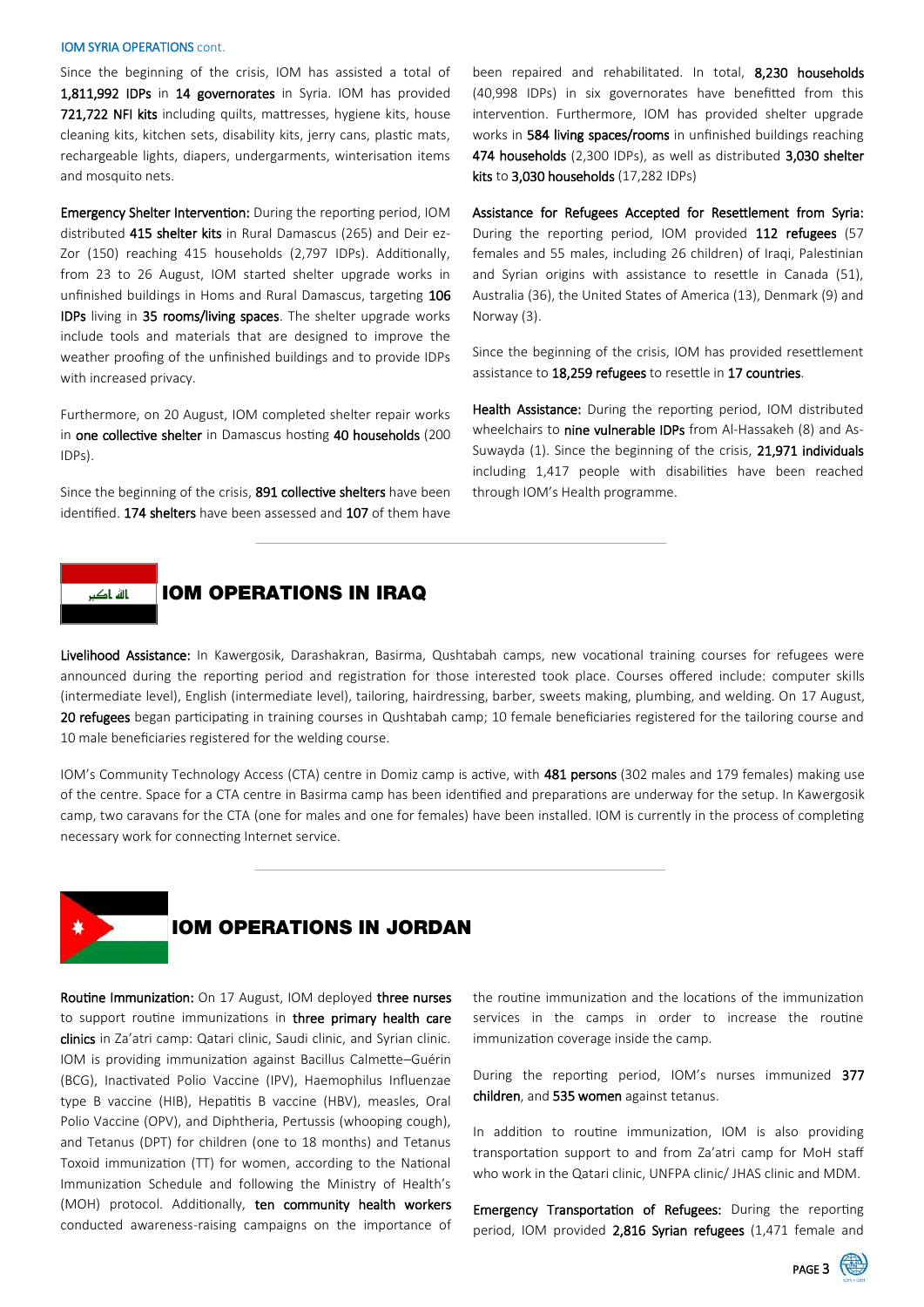#### IOM JORDAN OPERATIONS cont.

1,345 male) with transportation assistance from the Rabaa' al Sarhan Screening Centre to Azraq (2,598) and Za'atri (218) camps. Since transport operations began in July 2012, IOM has transported 446,254 Syrian refugees from border areas to camps.

Since 1 August 2014, IOM's medical teams have been providing pre-departure health services for the new arrivals at Rabaa' Al Sarhan screening centre. IOM's medical team provides fitness-to– travel health checks for all the refugees before they move to the camps. During the reporting period, 2,735 refugees were fit to travel and 81 cases were referred to the responsible organization in Rabaa' Al Sarhan screening centre to seek further assistance prior to travel.

Immunization of New Arrivals: During the reporting period, 575 children (6-month to 5-year-olds) received Vitamin A supplements. Additionally, IOM immunized 1,250 newly arrived Syrian refugees (6 months to 15 years) against measles and 1,282 refugees (new-born to 5-year-olds) against polio. To date, 184,124 Syrian refugees have been immunized against polio and measles in Za'atri camp.

Tuberculosis (TB) Screening and Awareness-Raising Activities: Between 19 August and 1 September, 337 Syrian refugees were screened and **three new cases of TB** were identified. Since March 2012, IOM has confirmed 142 suspected cases and is providing directly observed therapy (DOT) and follow-up for 46 of these cases; 91 have completed their treatment successfully. IOM provides screening for suspected cases, DOT, and awarenessraising through a medical team consisting of six doctors and nurses, and 25 community health workers who work in the camps and urban communities.

Since March 2012, 333,458 beneficiaries have participated in TB information and awareness-raising sessions. IOM continues to work with partners and the Ministry of Health to screen for and treat active cases of TB. Since March 2012, IOM has screened 417,466 Syrian refugees.



Resettlement Assistance for Syrian Refugees: On 20 August, two charter flights departed from Beirut for Germany transporting 285 Syrian refugees (145 females and 140 males of which 67 were children), as part of the Humanitarian Admissions Programme (HAP). Before travelling, IOM assisted the refugees – who had been referred to the German Government by Caritas – with

transport, medical screenings and cultural orientation sessions on topics ranging from working in Germany to the local transport system. On the same day, a delegation from the German Government, including Dr. Manfred Schmidt, president of the Federal Office for Migration and Refugees, visited IOM's premises meeting Operations programme staff and refugees headed for

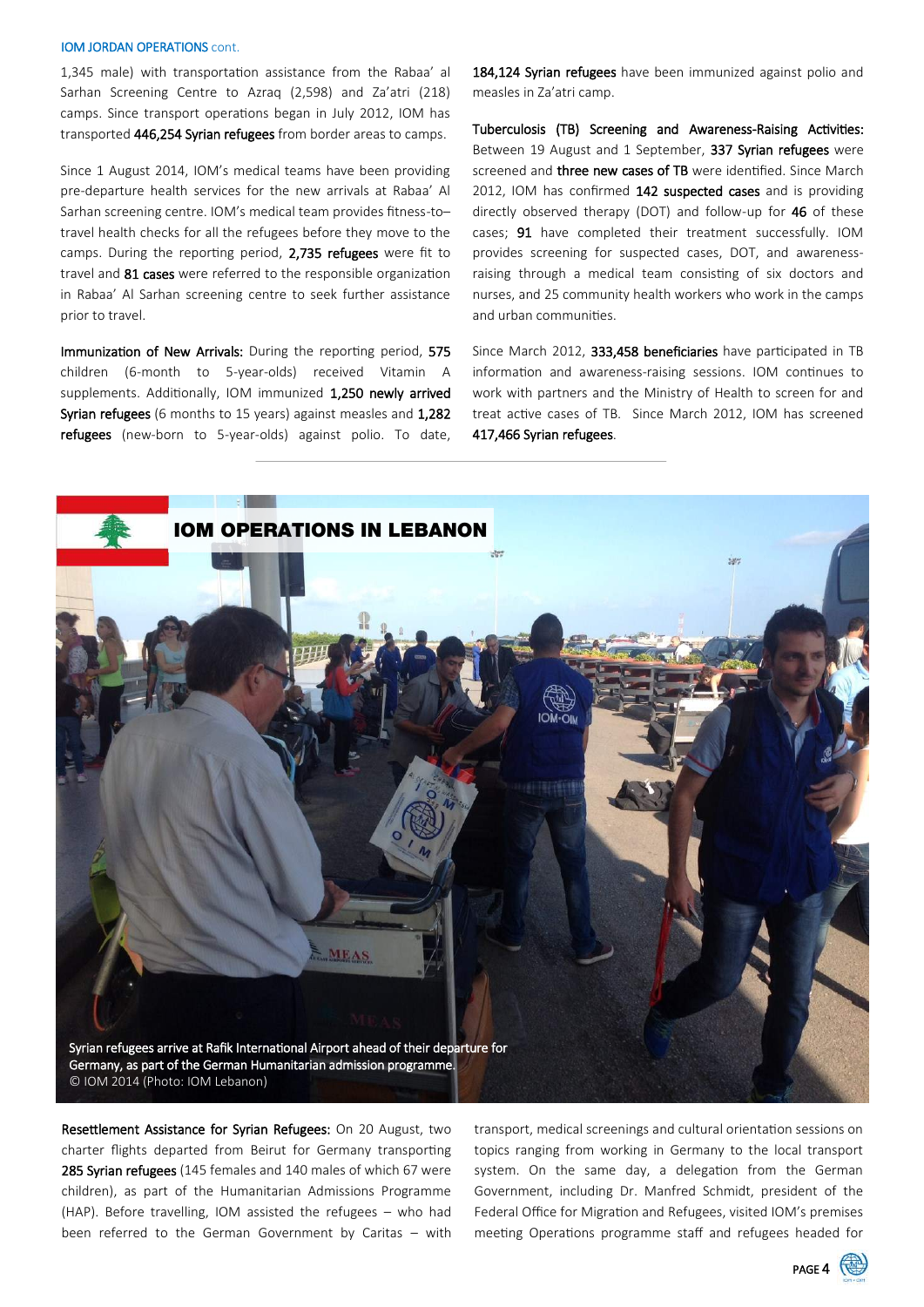#### IOM LEBANON OPERATIONS cont.

Germany.

Since 11 September 2013, IOM has assisted a total of 3,885 Syrian refugees to be resettled under the German HAP programme, the first phase of which will be completed in September this year.

From 25 to 28 August, IOM provided logistical and transportation support for the Uruguayan Embassy in Beirut, as a delegation interviewed over 160 Syrian refugees, roughly 140 of whom will be resettled to Uruguay, with assistance from IOM, beginning at the end of September. The delegation visiting Lebanon from Montevideo included UNHCR's Uruguayan Goodwill Ambassador Osvaldo Laport. In addition, from 27 to 29 August, IOM provided logistical and transport assistance to a team from Finn Church Aid, as they conducted cultural orientation sessions in Tripoli for a group of 300 Syrian refugees to be resettled to Finland.

Primary Health Care Assistance for Syrian Refugees, Lebanese Returnees and Lebanese Host Communities Six primary healthcare centres (PHC), four in South Lebanon and two in the central Bekaa continue to be supported by IOM through subsidized consultations, free acute and chronic medications and reimbursements for medical and administrative staff for additional working hours. From 16 to 29 August, 1,905 Syrian refugees and 166 Lebanese host community members and returnees received primary healthcare consultations at the centres. Antenatal care visits were conducted for 163 women, and 179 children received vaccinations.

IOM is also supporting a mobile medical unit (MMU) in South Lebanon, to reach refugees and host communities in remote areas in need of medical support. From 16 to 29 August, 234 Syrian refugees, and 131 Lebanese host community members and returnees benefitted from consultations offered by the MMU. Since December 2013, 2,870 households have been reached by an IOM community health team that informed them of the services available, and conducted health awareness sessions for 2,218 participants.



An IOM-supported MMU dispenses medications during a visit to Bint Jbeil, South Lebanon. © IOM 2014 (Photo: IOM Lebanon)

Since the start of the project in December 2013, 21,787 individuals have benefited from primary healthcare services provided by IOM.

Mental Health and Psychosocial Support: During the reporting period, IOM staff provided psychosocial support to 831 Syrian and Lebanese individuals. In the Bekaa, 212 beneficiaries were reached at the Dari Community Centre in Baalbel and a mobile team in the South reached 619 beneficiaries in informal settlements and collective shelters in Sarafand. Overall 591 children, 206 women, 8 men and 26 adolescents participated in recreational, educational and artistic activities that focused on maintaining family and community-based care and support. In Baalbek, following several training sessions and workshops, a group of five women are now conducting outreach activities for both women and children including awareness sessions related to hygiene and violence.



To date, 17,692 individuals have benefitted from IOM's MHPSS programme.

Cash-for-Work Project in South Lebanon: Under its livelihoods programme, IOM is launching a new Cash-for-Work project, which targeting 135 beneficiaries, both Syrian refugees and vulnerable Lebanese, in the Sahel Zahrani area. IOM has so far received 89 applicants for enrolment in the first phase of the project (78 Syrian and 11 Lebanese). Applicants will be selected based on vulnerability criteria that are in line with interagency standards in Lebanon. The project, which will cover an initial period of four months, will offer temporary employment in community-driven projects organized by local municipalities. It is being run in close coordination with the Zahrani Union of Municipalities. Similar projects in Lebanon, as endorsed by the Livelihoods Working Group, have proven effective to provide cash support and create livelihoods opportunities for vulnerable households.

Transit Assistance to Stranded Migrants and Refugees Accepted for Resettlement from Syria: IOM provided transit assistance through Lebanon to 133 refugees (65 females and 68 males, of which 30 were children) of Iraqi, Palestinian and Syrian origins during the reporting period. The refugees travelled onward to final destinations in Australia, Canada, Denmark, Norway and the United States.

Since February 2013, IOM has assisted 7,634 refugees and 1,485 stranded migrants to transit from Syria through Lebanon.

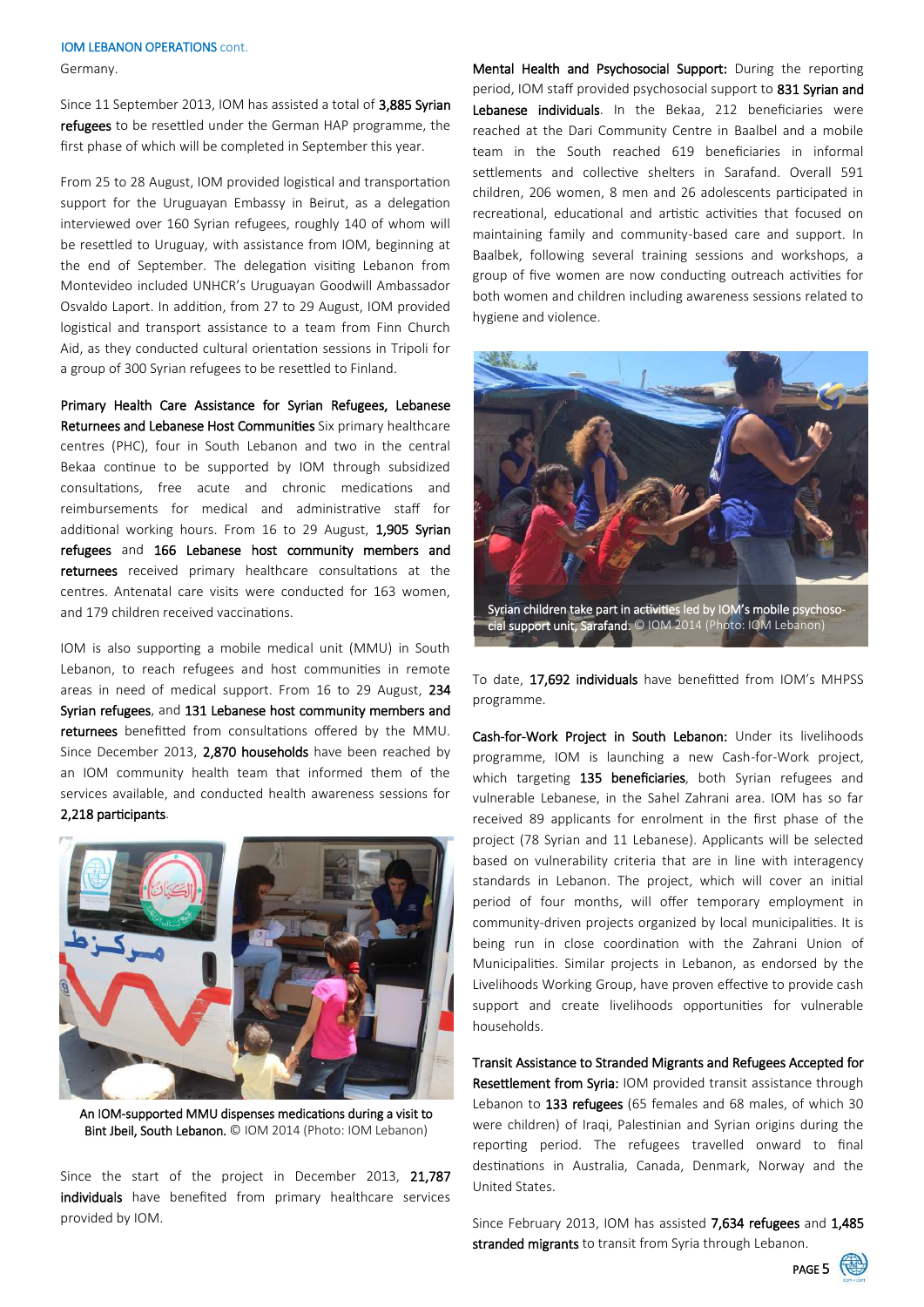

### IOM OPERATIONS IN TURKEY



Food Kitchen: Discussions are on-going between authorities and IOM, with regards to IOM supporting a food kitchen in Gaziantep serving vulnerable Syrians and host communities. Currently between 6,000 and 6,500 persons receive food from the kitchen daily, half of them Syrian nationals (roughly 600 Syrian households). The food kitchen provides one meal per day, six days a week. IOM will support this initiative in coordination with the provincial governorate and the Disaster and Emergency Management Presidency (AFAD).

Voucher Programme: IOM through its implementing partner Support to Life (STL) continue to support Syrian households living Hatay province through the provision of ticket cards enabling them to purchase food and hygiene items from selected markets. On 28 August, STL re-loaded the cards for 1,230 households (6,735 individuals) living in Kirikhan district.

During the month of August, STL conducted 68 Post Distribution Monitoring (PDM) visits, three nutrition awareness-raising sessions, and market monitoring assessments in Kimpas, Hatmar, Serhat, Uzunay markets.

Key findings from PDM include:

- Prices have increased for items such as meat, chicken and diapers;
- For households with new-born babies, the majority of money goes directly to the baby's needs instead of basic needs of the household.

NFI Distribution to Out-of-Camp Populations: During the reporting period, IOM distributed NFIs to 268 Syrian households (1,292 individuals) living in Hatay province. The households received blankets, mattresses, pillows, bed covers and diapers. Among the 268 households, 117 were new arrivals to the province and are living in Hassa village. IOM's distributions target both new arrivals in areas where IOM is operational (Kirikhan, Kumlu, Hassa and other villages in Hatay), as well as those previously assessed as requiring NFIs.

Since the beginning of the crisis, 135,484 Syrians have benefited from IOM's NFI assistance.

Transportation Services: From 19 to 31 August, IOM provided transportation assistance for 904 persons from Adiyaman camp to medical facilities and social service centres. Additionally, 56 Syrians were transferred between camps (Hrana, Midyat and Vernasehir camps) or to Malatya camp to receive specialized medical treatment.

Since the beginning of the transportation project in July 2013, IOM provided transport assistance for 41,055 Syrians.